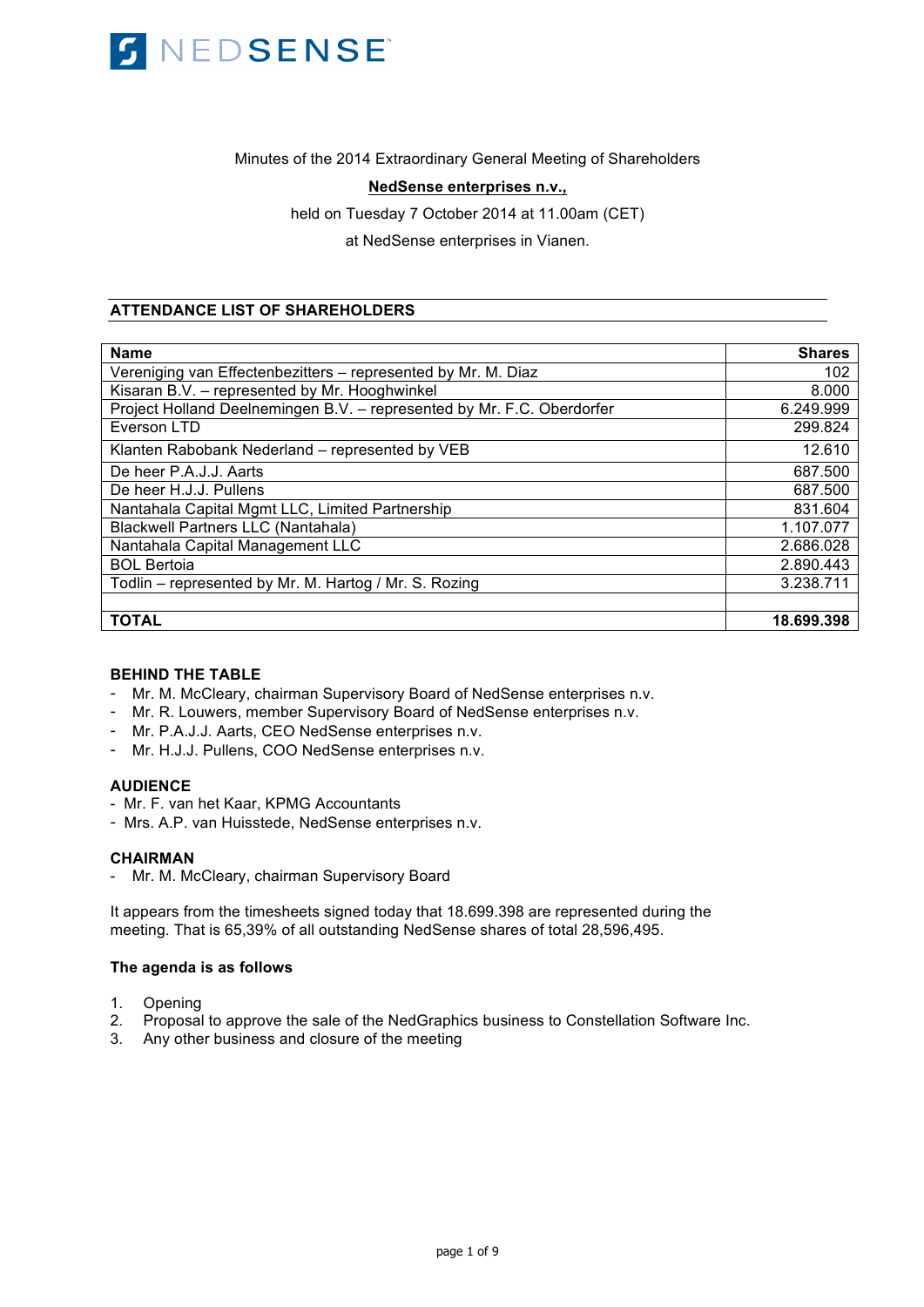

## **1. Opening**

## The Chairman

Why don't we go ahead and get started. I want to welcome everyone to this Extraordinary General Meeting of the NedSense shareholders to deal with a few tactical things. Literally everyone is looking at their phone. So please turn your phones off. When you do have questions, could you please get up to the microphone to talk to us so that we can record it? And we also ask that any of the shareholders who have questions refrain from interrupting the presentations. We will have an opportunity for discussion before voting. So we will be able to answer questions and have a discussion prior to the vote. We are waiting for the share update. So I will just give a quick opening statement from the point of view of the Supervisory Board and Executive Board which is why we are here today on what we believe is an auspicious day for NedSense, the shareholders and the stakeholders. We have I think in many ways finally succeeded in making a strategic choice that will benefit all of the stakeholders of the company, not just the shareholders, including the NedGraphics shareholders and that is the sale of NedGraphics to an interested party. This is something that we have been pursuing for quite some time. We are very excited to finally have been successful. We believe that the price is both fair and valuable for the company. I am looking forward to the conversation about this issue if there are any questions about it, but we certainly believe as a combined Supervisory Board and Executive Board that the direction that we will be recommending is the right direction both for the shareholders and the employees of this company and we are very excited to talk about it today. Why don't we do this? Rather than waiting for the update on the share count, we will go ahead and start the presentation from the Executive Board on the details of the transaction and we will walk through all of those details, have a discussion and then I will call for a vote and then prior to the call of the vote I will explain the voting rules again which we have in each shareholders meeting.

## **2. Proposal to approve the sale of the NedGraphics business to Constellation Software Inc**

## Mr. Aarts

Thank you. Welcome. Let me read you through the explanation of the transaction as well as the rational of the transaction. We had a few slides. So you can actually read with me through the details of the transaction. First of all, the scope of the transaction is the total NedGraphics' business conducted by, let's say, all the NedGraphics' entities. Basically it is about the Dutch entities as part of the Dutch legal entity until September 30<sup>th</sup>, including IPR, the NedSense/NedGraphics B.V. as well as CAD/GIS B.V., the Belgian entity, the BvBa, the French entity, our entity in Shanghai, the WOFE, the UK entity, the limited and then the two entities in Italy and Romania and last but not least our two entities in the US, NedGraphics of Tennessee and NedGraphics Inc based in New York. All employees of NedGraphics will become Constellation employees. There is no change of any terms, meaning that really all NedGraphics' employees will go with this transaction and become part of the Constellation Group. Maybe most important as part of the explanation of the transaction, the purchase price was negotiated at a level of seven million five hundred and twenty-five thousand Euros ( $\epsilon$  7,525,000) of which one million six hundred and forty-one thousand nine hundred and eight Euros ( $\epsilon$  1,641,908) will be held back. This is the so-called Holdback Amount. On closing, which will be tomorrow, NedSense will receive five million eight hundred and eighty-three thousand and ninety-two Euros (€ 5,883,092), which is actually the difference between the purchase price and the Holdback Amount. The Holdback Amount serves as a recourse for CSI to balance tangible assets and liabilities, i.e. the one point one million forty-one thousand and nine hundred and eight Euros ( $\in 1,141,908$ ) and any claims CSI may have under the SPA. CSI is the buying party. The Holdback Amount mainly consists as explained of balancing the tangible assets and liabilities and the half a million Euros (€ 500,000) in addition as a buffer to cover any claims. The Holdback Amount will be paid to NedSense after a period of one hundred and twenty (120) days from closing, so from tomorrow. The divestments will result in NedSense consuming up to four point five million ( $\epsilon$  4,500,000) of its losses carried forward and that is basically due to an increase of the intellectual property, which has been administrated, pre-transaction. With respect to the proceeds, the proceeds of the transaction will be used to reduce debt and further invest in LOFT, the remaining activity within the NedSense group and for LOFT basically to enter new markets in order to stay ahead of the competition. We are still in discussion with the convertible bond holders as well as RVO, the department of Economic Affairs in Holland who granted the innovation credit, to agree on a partial repayment of the loans. We negotiated a break of the transaction due to a superior transaction. So we had actually the right to terminate the SPA in case of a superior transaction against a break fee of one hundred thousand Euros (€ 100,000). However, since the announcement of the transaction with CSI, we did not receive any other offers for NedGraphics.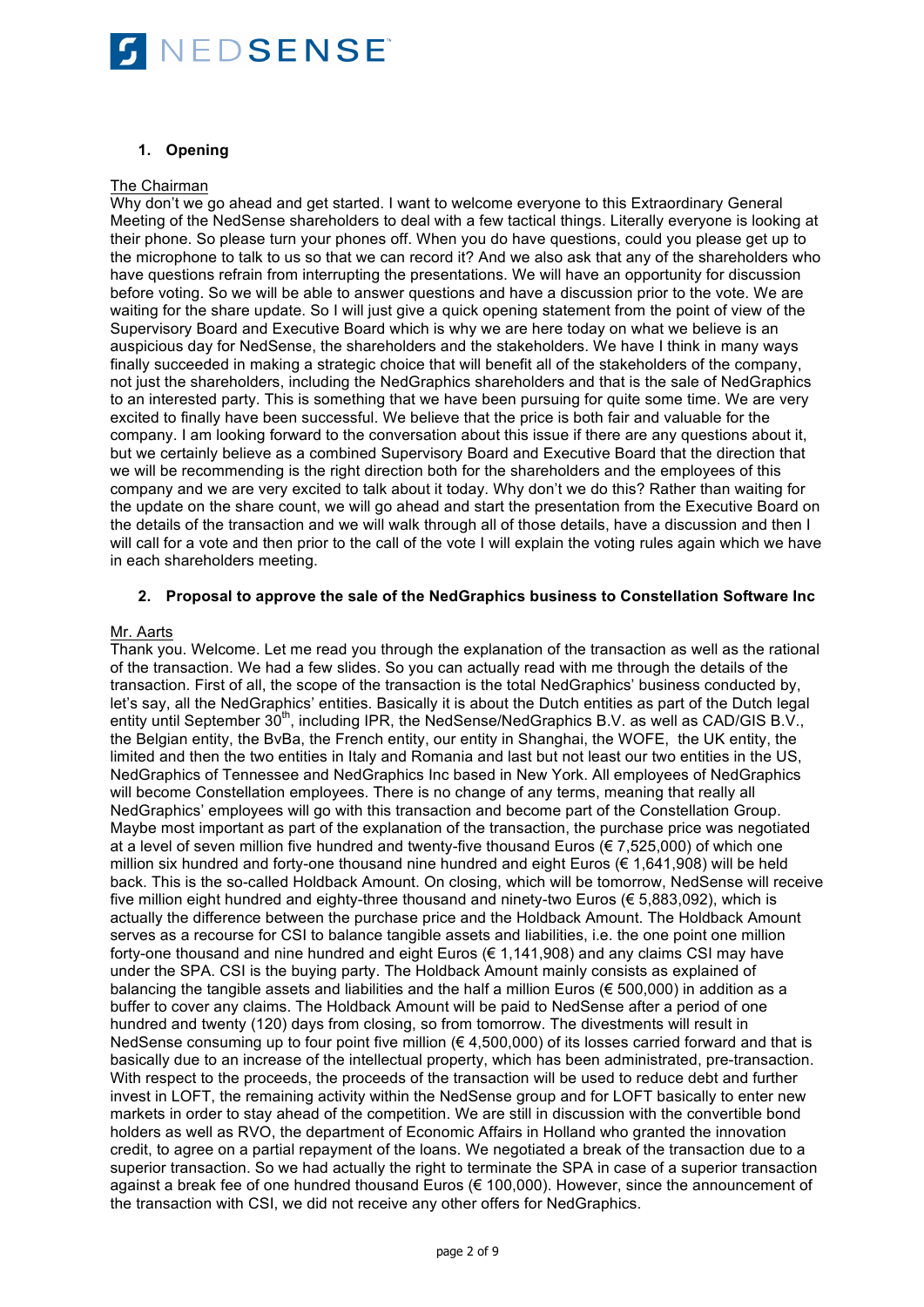

The only conditional precedent actually is the approval by this Extraordinary General Meeting for shareholders. Over the course of the last six to seven months we have worked together with Clifford Chance, our legal adviser, and Grant Thornton, our tax adviser to finalize the transaction. Jan-Hendrik Horsmeier of Clifford Chance is also in the audience today. Maybe I can give a little more detail on the rational for selling NedGraphics. The decision to divest NedGraphics is fully in line with our strategic framework, which we drafted two and a half years ago. So this is really part of the execution phase of that strategic framework and by selling NedGraphics, NedSense can now fully focus on managing the growth potential of LOFT including by entering into the real estate market which is really key for LOFT's success going forward and on top of that we can secure the sustainability of NedGraphics' future. Again, there will be no change in the employment terms of the NedGraphics' employees and that was obvious an important item when we defined the rational for selling NedGraphics. It was a condition for the transaction. Maybe I can give a little bit more information on Constellation Software, CSI. CSI is a global company, headquartered in Canada. It is also listed in Canada. The company has a strong foothold in Europe and just recently acquired Total Specific Solutions, the TSS Group in the Netherlands, with a transaction price of approximately two hundred and forty million (€ 240,000,000). Important for NedGraphics' future is that it will become the leading company in CSI's new vertical, the textile industry. So CSI was really looking for a stepping stone in that area and selected NedGraphics to become their leading company in the market. For NedSense it is important that under CSI's ownership NedGraphics has the benefits of the key drivers for value creation we defined in our strategic framework, i.e. increasing the client base, efficiency in research and development and management focus. Maybe most important going forward is that CSI can provide the funds to execute the necessary product improvements and we are all very happy with CSI providing the funds going forward and we think that NedGraphics' products portfolio really requires a turnaround. From here we might want to go to the recommendation of the Board.

## The Chairman

Yes. I would like to clarify the Board recommendation quite clearly. The Executive Board and the Supervisory Board of NedSense believe the transaction to be in the best interest of NedSense and its shareholders and its stakeholders, including shareholders, employees and customers and fully and unanimously support and recommend the shareholders to approve this transaction. It is proposed to the shareholders to approve the transaction to comply with the provisions of article 2:107a of the Dutch Civil Code and article 15(7) of the Articles of Association of NedSense. Before we move into the voting I am going quickly explain the voting rules and then we have an opportunity for questions and discussion. Before I start with the voting rules, I should say that there are eighteen million six hundred ninety-nine thousand three hundred and ninety-eight (18,699,398) shares present today in person or by proxy. They represent sixty-five point three nine percent (65.39%) of all shares. A group of investors represented by Nantahala and Everson have already voted via proxy with shares totaling about seven point seven million (7,700,000) of those eighteen million (18,000,000) shares. So the remaining shares will be participating in the vote. The voting rules are: each time we will first call for those who are against the proposal. Then we offer an opportunity for people to refrain and then all other votes will be presumed to be in favor. So in advance of calling the vote I leave the floor open now to the shareholders present to ask any questions or present any discussion that they wish to present. Go ahead. Introduce yourself if possible just so that we know for the record.

## Mr. Diaz

My name is Martin Diaz on behalf of the VEB. First I would like to make a remark before I state my questions. The information concerning the sale of NedGraphics, the use of the money generated by the sale in the revenue of LOFT in the near future, wasn't quite extensive. We are being asked as shareholders to form an opinion on the sale of NedGraphics. We can only do so if we are sufficiently informed. And this is another way of saying that I have got quite some questions and I hope that we can discuss them. There are a few topics I would like to address. First what is the rationale of the transaction. In the explanatory notes it is stated that the transaction enables NedSense to focus fully on the development of LOFT. In other words all bets are put on LOFT. When I look at the track record of the development of LOFT and the growth I see a lot of setbacks and disappointments. The success of this transaction depends on the future success of LOFT and the first question considers the development of LOFT. I think we need a substantial growth of LOFT and my first question is: does NedSense expect a substantial increase in revenues of LOFT and are there any investments necessary to get that growth?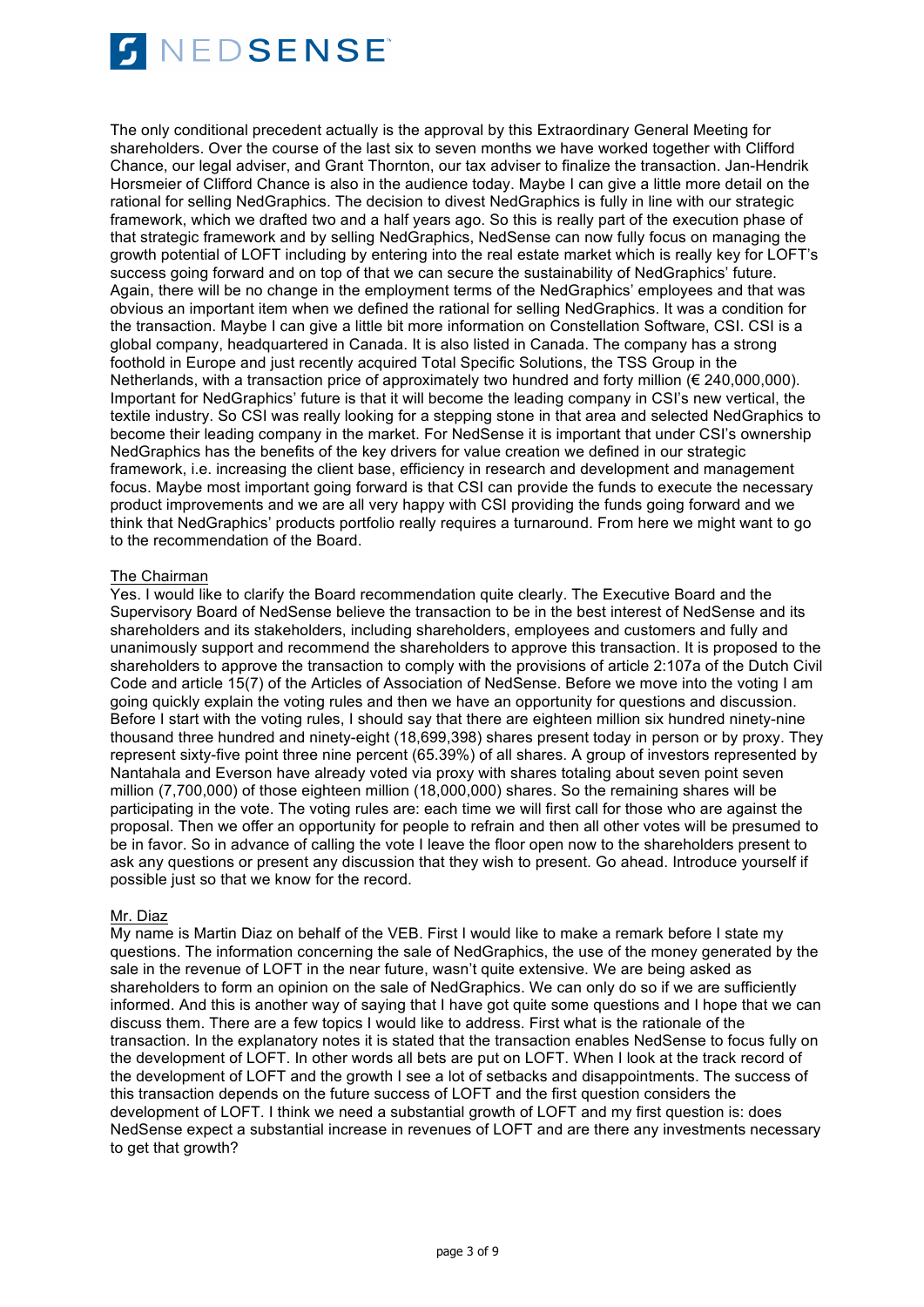

The Chairman Pieter, can you take that.

### Mr. Aarts

Yes, for sure. First of all Mr. Diaz, I tend to disagree with your statement that the success of this transaction is related to future success of LOFT only. I think the transaction in itself is a successful transaction for NedSense. I do agree that for the longer term LOFT's success should really accelerate and basically one of the reasons and an important part of the rational presented is to fully focus on LOFT's business and entering the new markets, the real estate market for LOFT.

## Mr. Diaz

Can you tell anything about the pace the revenues must grow in order to get a viable corporation? If we look at the revenues in the first half of 2014 and compare it to 2013, the revenues are flat and we need an increase also considering the quite large investments in LOFT we have seen the last couple of years.

## Mr. Aarts

First of all, I disagree that the revenue development is flat. I think we have seen an increase over the last few years. And obviously going forwards we have decided not to disclose our forecast for LOFT. So we cannot share that information.

### Mr. Diaz

It is very important information for the shareholders to base their decision on the transaction.

### Mr. Aarts

I can imagine Mr. Diaz, but from my competitive point of view it just doesn't make sense to disclose these numbers.

### Mr. Diaz

But are there any signs of growing revenues?

#### Mr. Aarts

Again, we have decided not to share that information in this meeting.

## The Chairman

One thing that we have talked about is the opportunity within the real estate market in particular in the United States. So I think we can be honest with our statement that we have significant reason to believe that there is significant opportunity in LOFT beyond the preceding business model's ability to deliver and I think part of that has to go to precisely what Peter has mentioned, which is the expansion into a new market and that is not necessarily in new geographic markets, new business segments that present a large amount of opportunity for both the brand and the product in its current form.

#### Mr. Diaz

When we are going to the new markets, are there any new investments needed? Does there have to be more development in LOFT to go to the new markets?

#### Mr. Aarts

In order to prepare ourselves for the real estate market we need to invest in LOFT's product code. Yes.

#### Mr. Diaz

And how big are those investments?

#### Mr. Aarts

Again we have decided not to disclose these numbers with our shareholders.

## Mr. Diaz

I have got a question about the alternatives for the proposed transactions. You proposed this transaction and I believe you researched all alternatives. Were there any other alternatives besides this transaction?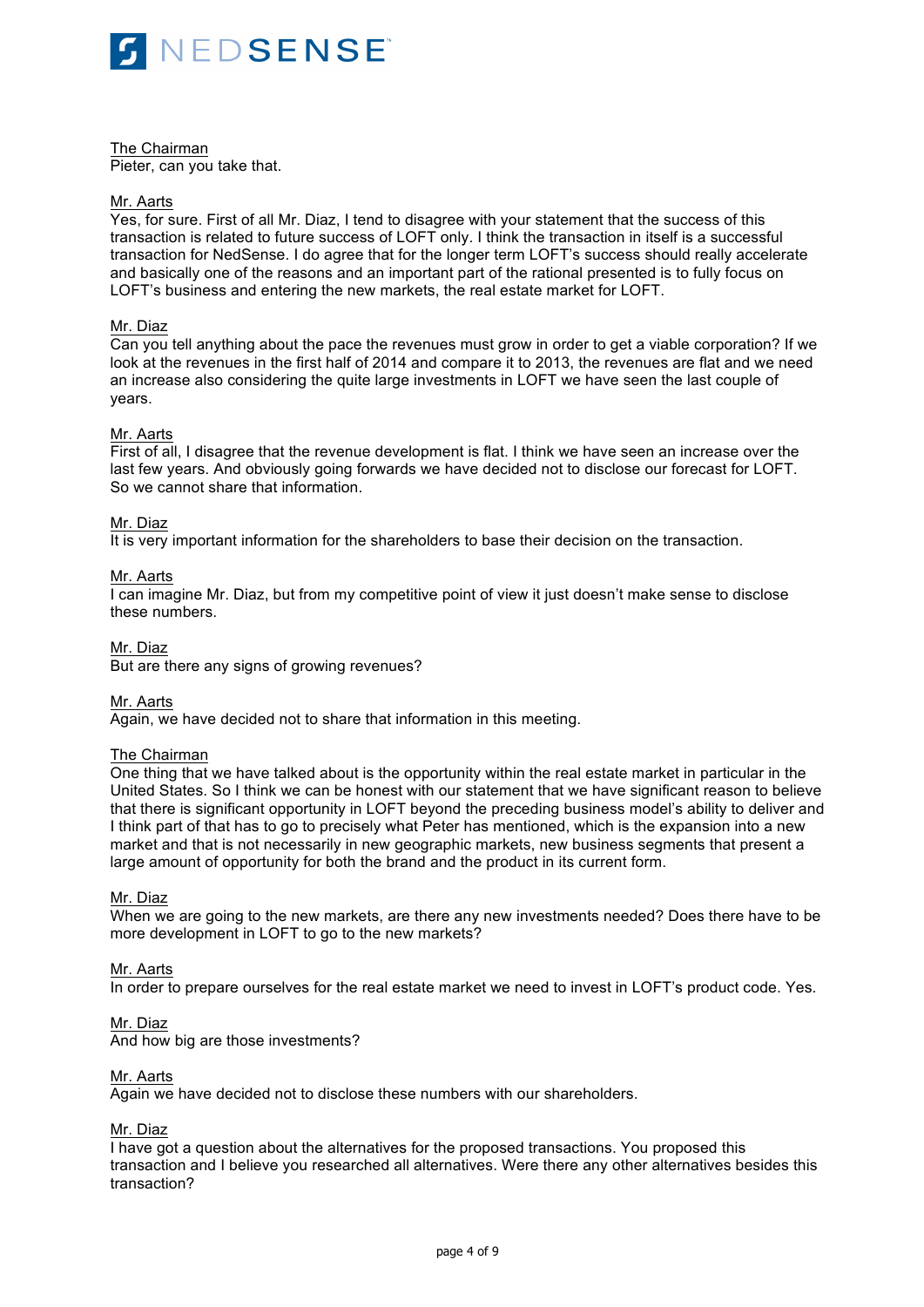

## Mr. Aarts

The answer is yes. We explored all alternatives since three years. So I think as announced before in our strategic framework we have considered all the options that we have on the table. The NedGraphics sale by far was our favorite scenario for both NedGraphics and NedSense's future. So the answer is yes. There were more options on the table.

## Mr. Diaz

Can you tell me something about those alternatives? Did you go to the major shareholders and ask for another financing for example?

## Mr. Aarts

The other financing you are mentioning was agreed last year when we agreed on the investments by the group of strategic investors represented by Nantahala. So that was part of our strategic framework as well. So with the support of our strategic investors we truly think that we can accelerate with our LOFT business mainly in the US. So yes, that also was one of the options and actually one of the options we executed.

## Mr. Diaz

But did you go to the current shareholders and ask for more money, new shares or bonds?

## Mr. Aarts

We did not explore that option this year.

## Mr. Diaz

Why not?

## Mr. Aarts

Because we thought that the NedGraphics sale was beneficial for both companies and an important element of our strategic framework drafted two and a half years ago.

## Mr. Diaz

I will go to my next point. Maybe other shareholders want to ask questions?

## Mr. Hartog

I would like to ask a question.

## Mr. Diaz

Thank you. I have some questions on the selling price of NedGraphics. I believe to have heard in the presentation the price came about by negotiation. Were there other parties interested in buying NedGraphics?

Mr. Aarts

The answer is yes. We explored other options with other alternative buyers.

#### Mr. Diaz

And did you come into negotiations?

#### Mr. Aarts

Not to the extent that we negotiated the price with Constellation.

#### Mr. Diaz

And you told in your presentation that seven and a half million  $(\epsilon 7,500,000)$  is a fair price. How do you come to that conclusion?

## Mr. Aarts

That is based on the operating results of NedGraphics of the last three years and our forecasts going forward.

## Mr. Diaz

So that will be about ten times net profit?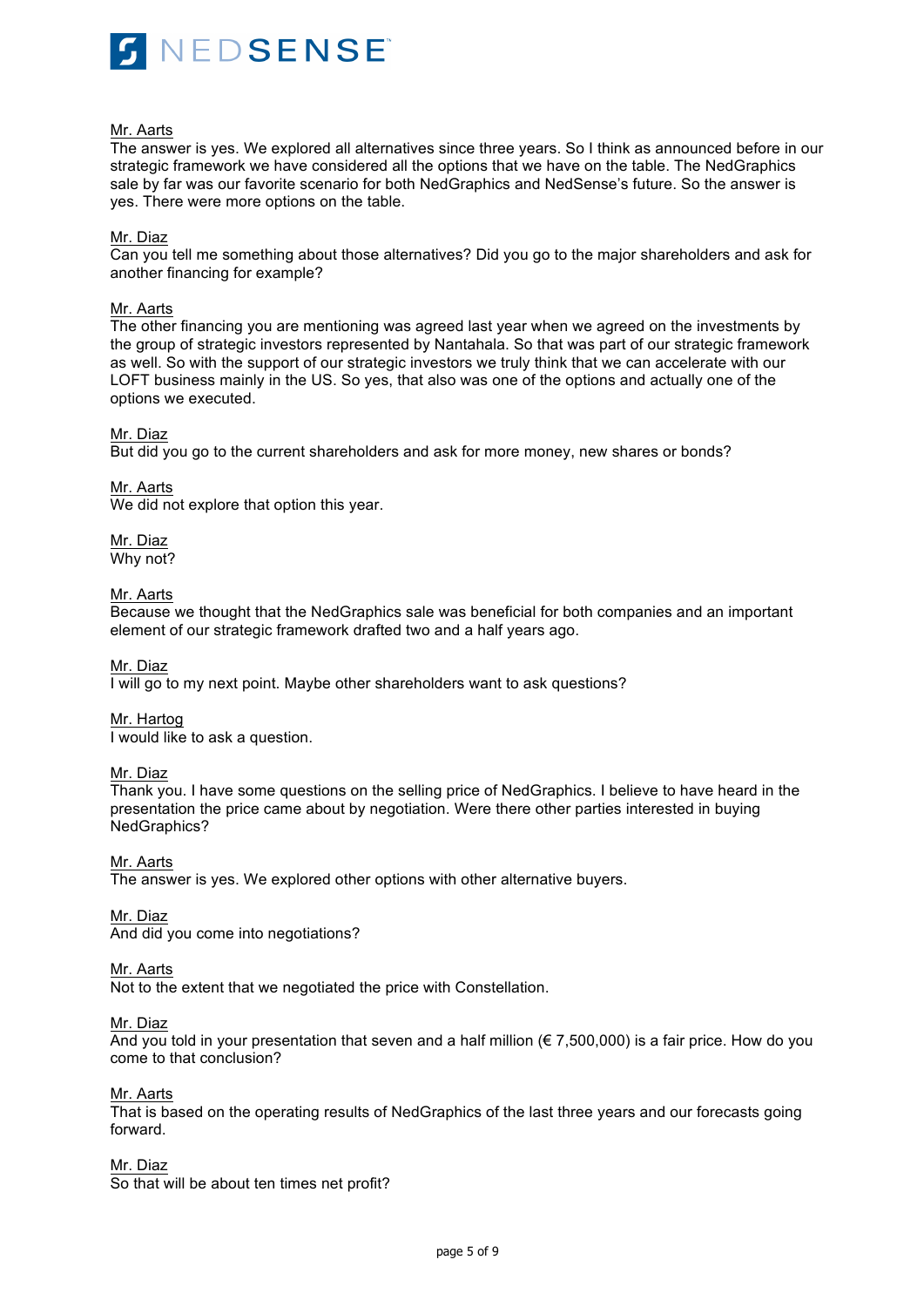

#### Mr. Aarts

That is not my calculation, but again we think it is a fair price based upon the prices that are being paid currently for software companies with the heritage of NedGraphics.

## Mr. Diaz

I have a got question concerning the Holdback amount. Are there any risks in the balance of NedGraphics? I assume Constellation SI did their due diligence.

# Mr. Aarts

That is correct.

## Mr. Diaz

And still they ask for a Holdback amount of two million (€ 2,000,000). That is quite a lot in perspective of the seven and a half million ( $\epsilon$  7,500,000).

### Mr. Aarts

Well, Mr. Diaz I have to disagree again. The Holdback that is being used as a buffer is five hundred thousand Euros (€ 500,000). The rest of the Holdback is being used to balance the tangible assets and liabilities. So that is basically part of the negotiated price and NedGraphics' balance sheet.

### Speaker

It is a negative working capital.

## Mr. Diaz

And who decides whether the Holdback amount is being paid to NedSense?

### Mr. Aarts

That is obviously a part of the sales and purchase agreement that we negotiated with Constellation. So we negotiated terms about the proceeds going forward and the half million Euros (€ 500,000) that is being paid after one hundred and twenty (120) days obviously depends on the guarantees that have been negotiated. If you really would like to go into detail, I have to look at my legal adviser here, but I think it is pretty common in transactions like these.

## Mr. Diaz

I have another question that concerns the allocation of the sale revenues. In the explanatory notes it is stated the proceeds are being used to reduce debt and further invest in LOFT. I heard you saying you are still negotiating with debt holders. Which amount of the selling price you expect to be used for reducing debt?

## The Chairman

We are still negotiating with the debt holders. That is the answer to that question.

## Mr. Diaz

Which amount would you like to pay back?

#### The Chairman

We are still in negotiations with the debt holders. So I am not going to disclose where from a strategic point of view we are looking to go because we are still in the midst of negotiations.

#### Mr. Diaz

When you don't have to pay back the debt now and you get the full seven and a half million  $(\in 7,500,000)$  how far will that take us?

## Mr. Louwers

Are you still looking for the forecast? It is a different way of asking the same question.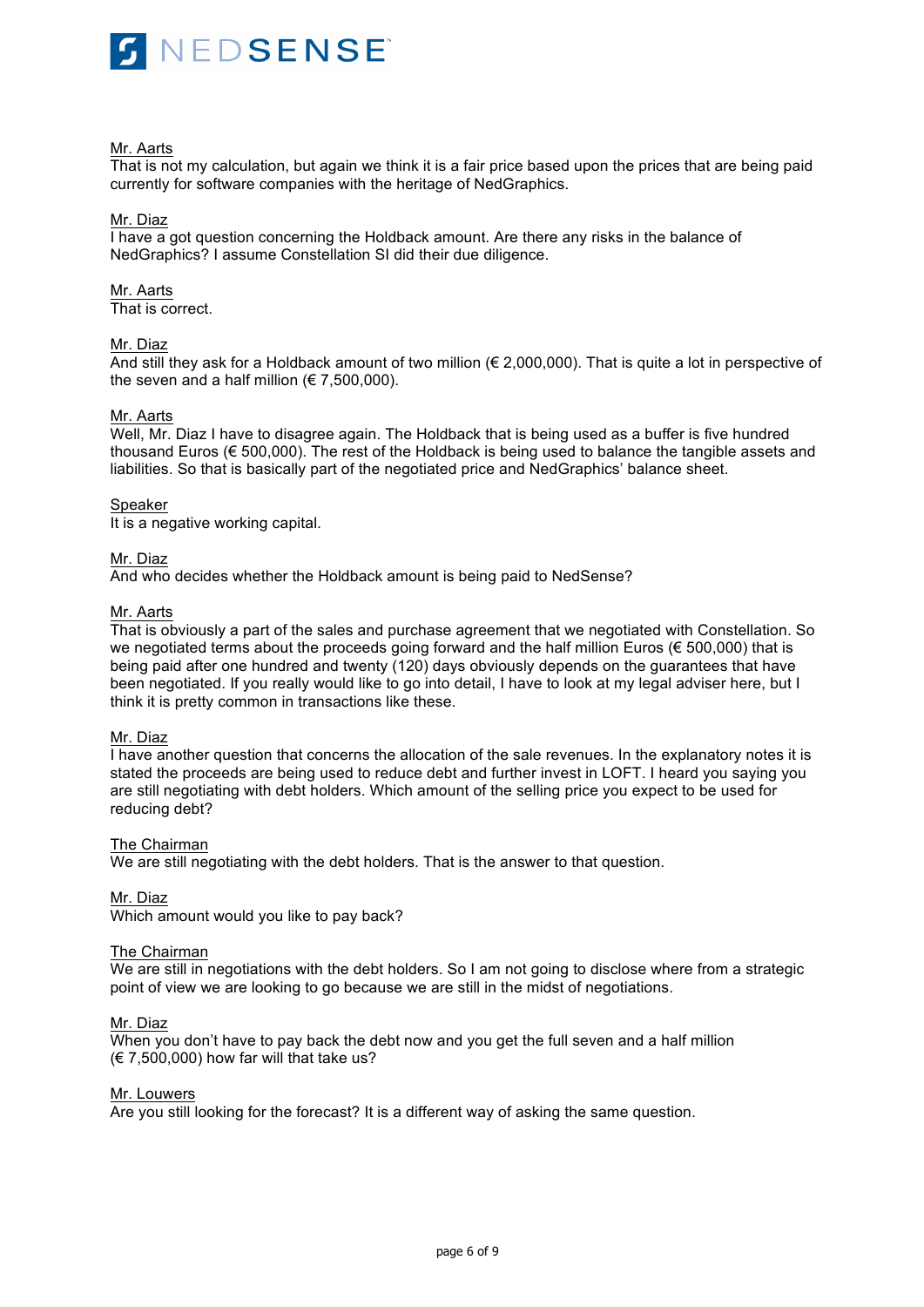

#### The Chairman

There are several questions about that. I kind of go back to what Pieter says which is that for several reasons we are still in negotiations with the debt holders, that we haven't finalized with the debt holders, who in most cases are also shareholders, exactly what the percentages are going to be, which is why we are not going to discuss it now and then with regards to how long it will be depending upon what the outcome of those conversations are. So again, it is very difficult to say now, but what we can say is that the proceeds from the sale are certainly enough for us to take both actions to what we believe is the responsible extent in terms of paying down some debts and then also the investment that LOFT requires in order to finally realize its potential after all of these years with a new business model.

### Mr. Diaz

Thank you. The last topic I would like to address is the effects of this transaction on the organization. How will this transaction affect the organization? For example, how many fte will stay in the company and will any workers be abundant? Could you elaborate on that?

### Mr. Aarts

There will be no employees abundant. So I think that is the most important question. With respect to the other questions I said before all NedGraphics employees will go with the transaction and become Constellation employees under the same employment terms as they have today.

### Mr. Diaz

You mean when I look at NedSense?

### Mr. Aarts

Yes. So let me go to NedSense. NedSense today has two employees on the payroll. That is Jan-Hein and myself and LOFT sixteen employees of which two are employed in the US and fourteen here in the Netherlands.

## Mr. Diaz

And will they all stay in the company? Will there not have to be a reorganization?

#### Mr. Aarts

The answer is yes, they will stay in the company.

Mr. Diaz Okay, thank you.

The Chairman Go ahead.

# Mr. Hartog

Thank you Mr. Chairman, my name is Maarten Hartog of Todlin. As a long-term shareholder we have had a lot of things to go through with NedGraphics with Blue Fox, a name I know you don't want to hear anymore, but when we look back it were two share positions we had that came together in what then was Blue Fox enterprises and the name changed to NedSense Enterprises. And now we are here to approve the sale of NedGraphics. So as a long-term NedGraphics shareholder it does something with you because NedGraphics was all the time the cash cow for all the activities in all those different stages of this company and in the last years NedGraphics was the cash cow for the development of LOFT. As you just stated Mr. Chairman, you say it is time that LOFT lives up to its potential. It is time that we invest in going forward with a profitable company, a small company with only sixteen/seventeen employees with kind of a small revenue base, if you can say. There is no cash cow anymore. So the cash cow is the sale of NedGraphics and that will put us forward to the decisions how to invest that money, how much to pay back to the lenders, but the money that stays in the company should be invested to create value and that is something that I want to give to you as a Board. As a long-term shareholder there wasn't much creating of value in the past years. The share price isn't always the value of the company. Of course IP was developed. Of course the product was developed and I believe in the product itself. I think that was a good job, but still you are on the verge of creating value with that product that you developed and of course there is the possibility to invest and to invest and to invest, but where is the moment that you make money with a product. I think all the shareholders here are waiting for LOFT to become successful.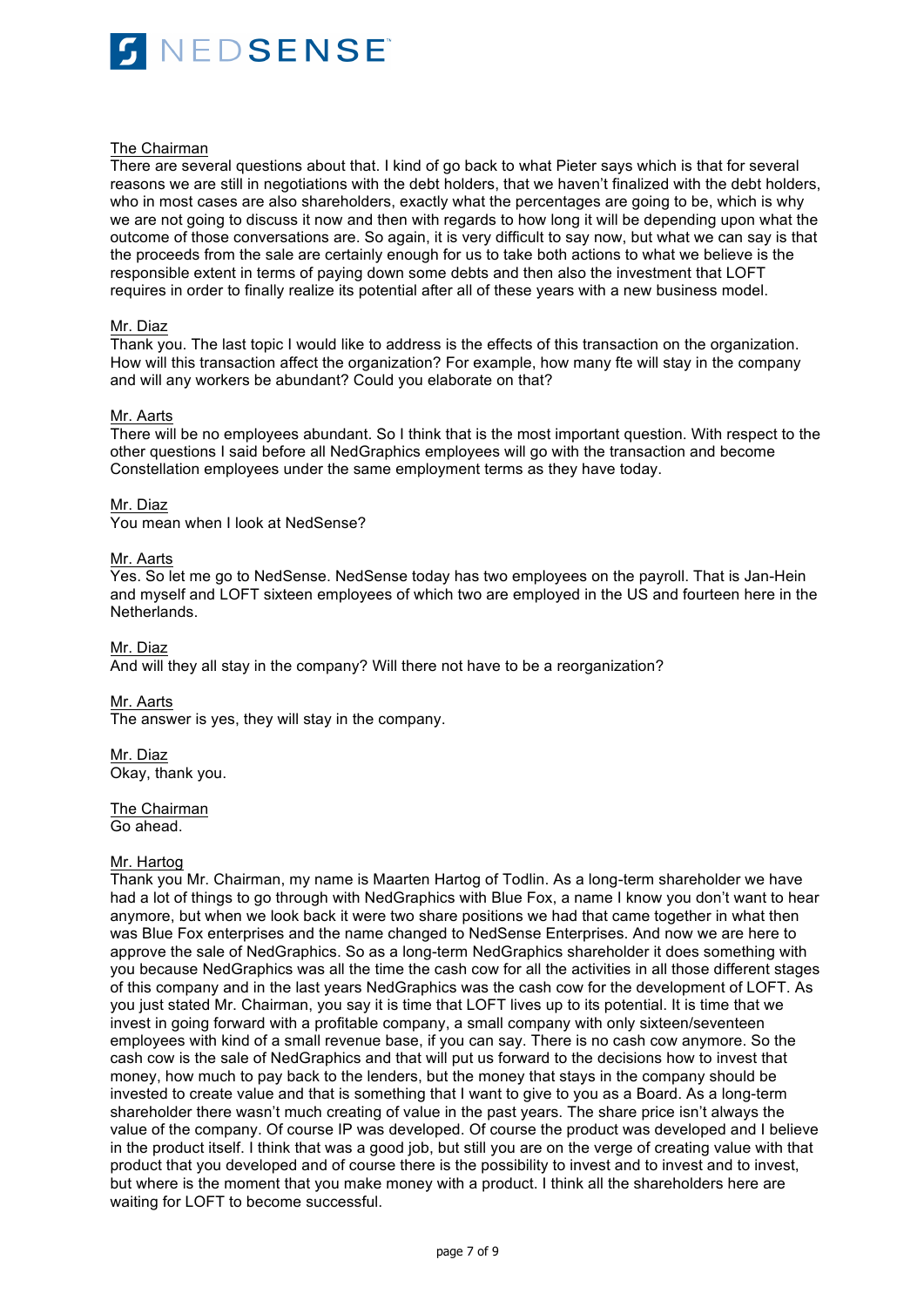

I know you on the other side of the table are waiting for LOFT to make money. So in the discussions internally and with shareholders and with lenders I would urge you to press on with the creating of value. It is time to deliver. Of course the product itself is there. One of the promises from behind the table in the last years was that we are making a product that we could sell from off the shelf. Now we have to invest to get into the real estate market and a real estate market cross-selling with the retailers itself I can believe in. I believe in the product but where is the moment that we can create value and we can say we see something back from our investments. It is the same goal for you at the other side of the table. But please take that with you because our shareholders, my shareholders are waiting for that value also and ask why are you still in this company. Then I say I believe in the product, but five years of belief is a long term and I believe that you can do the right thing to create that value. So please do so. On the sale of NedGraphics itself I think it is a good transaction. We as Todlin will support that transaction and wish you wisdom in deciding what part to pay back and which part to invest in creating value. Thank you. One thing: I would like the company, not at this moment, because then I will get the same reactions as Mr. Diaz got, to get some clear goals and going back to my point of creating value, I think it is time that the management, the Board will be held to these goals, because it is time. You understand.

## The Chairman

We both understand and agree. And it is our plan for the coming months to come to agreement on what those requirements will be with the major shareholders, bond holders and with the Executive Board and Supervisory Board. And that is the task. And to your point, thinking back on the history in my mind, one could make the argument that part of strategic rationale for the separation of the two units is that most of the cash that was coming off of NedGraphics was going to LOFT and that to a certain extent it made more sense for NedGraphics to be able to retain more of those earnings within the firm and product and at the same time LOFT was reaching a point where we believed that we could start in the near term to put the product on its own. So we are very excited about the opportunity but share your goals. And frankly what was beyond advice, it is a requirement from both a shareholder and stakeholder point of view for us to deliver on what you suggested. So thank you for your comments. Are there other comments before we go to the vote?

#### Mr. Oberdorfer

My name is Felix Oberdorfer, Project Holland Fonds. I have just a short comment. I fully agree with the points fellow shareholder Mr. Hartog made about the decision to divest NedGraphics. We fully support that and we already committed to vote in favor for that transaction. We also believe there is absolute value or the potential to create value in LOFT. That is well said I think. And I have one additional point maybe. From our view it is not only about creating value, meaning on the revenue side getting the market penetration, getting the deals in et cetera. Also please look at the cost side. What kind of costs associated with the remaining NedSense organization is feasible, is realistic given this revenue size, given the size of the company. I am sure you have also been thinking about what to do with the listing and associated costs. So maybe also keep that in mind in drafting the new plans. Thank you.

# The Chairman

Is there anyone else?

#### Mr. Diaz

I would like to make a comment before voting. I think there is no alternative for the transaction. So the VEB will vote in favor.

#### The Chairman

You are jumping the gun a little. I haven't called for the vote but thank you. So what I would like to do then is move to the official vote. So again the process will be I will offer the opportunity for those who are against, for those who refrain and then all other votes will be in favor. Are there any shareholders present who would like to vote against the proposed transaction? I see none. Are there any shareholders present who would like to refrain from voting on the present transaction as explained? I see none. All shareholders present and by proxy have voted in favor of the current proposed transaction. That concludes the official business of this extraordinary general meeting.